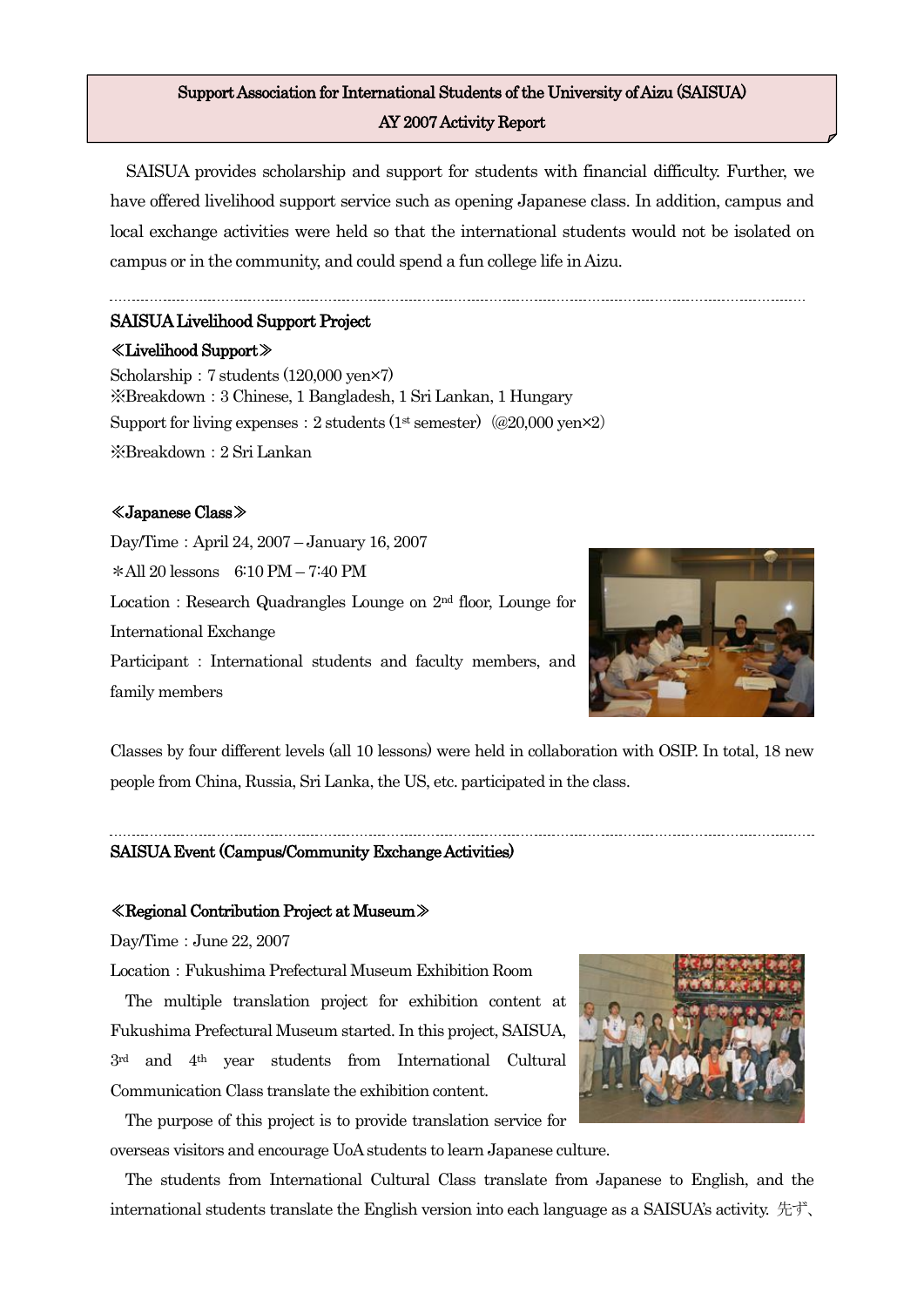### ≪The 4th International Talk≫

Day/Time:June 27, 2007 6:00 PM – 7:30 PM Location: Conference Room on 2<sup>nd</sup> floor of Research Quadrangles, Lounge

International Talk was co-hosted by SAISUA and OSIP with a

theme "What is Overseas Campus Life?", and a total of 22 people including faculty members joined the

event. Takaharu Machino ( $1<sup>st</sup>$  year master student) who went to University of Dublin for 3-week study

abroad program and Fumiko Ohori (4th year undergraduate student) who went to Rose-Hulman for 2 week study abroad program gave a presentation. The presentation content was about the college class and life such as discussion with local students in lab and campus accommodation. The participants gave a lot of questions to the students who experienced overseas campus life.

## ≪Informal Meeting of "Town Development with Overseas Tourists"≫

Day/Time :July 4, 2007 1:30 PM – 3:00 PM

Location: Conference Room on 1<sup>st</sup> floor of Research Quadrangles, #128

In cooperation with SAISUA, the information meeting was held. 8 international students and 3 faculty members from USA, Nigeria, England, Columbia, Sri Lanka, China, India, Korea exchanged and shared their ideas with "Town Development Research Group" of Aizu Wakamatsu Construction Office and Aizu Wakamatsu City Hall Construction Department. With a viewpoint of overseas tourists, they discussed how to improve sightseeing and road maps which are

necessary for Aizu as an international sightseeing spot, comparing the difference between Japan and their countries. The ideas of the informal meeting will be taken into consideration for promoting Aizu in the future.

## ≪Happy Hour(Welcome Party)≫

Day/Time:October 18, 2007 6:00 PM – 7:00 PM Location: Keyaki, 2<sup>nd</sup> floor of Student Hall

The Party was offered by SAISUAand OSIP fornew international students and faculty members in Keyaki, and a total of 42 people joined and deepened their friendship.

Starting from greeting words from SAISUAPresident Jerold DeHartand UoA President Tsunoyama, the new students and faculty members introduced themselves. Afterward, they spent a fun time to chat with new people.

※This project is implemented with not SAISUA's budget but membership fees.